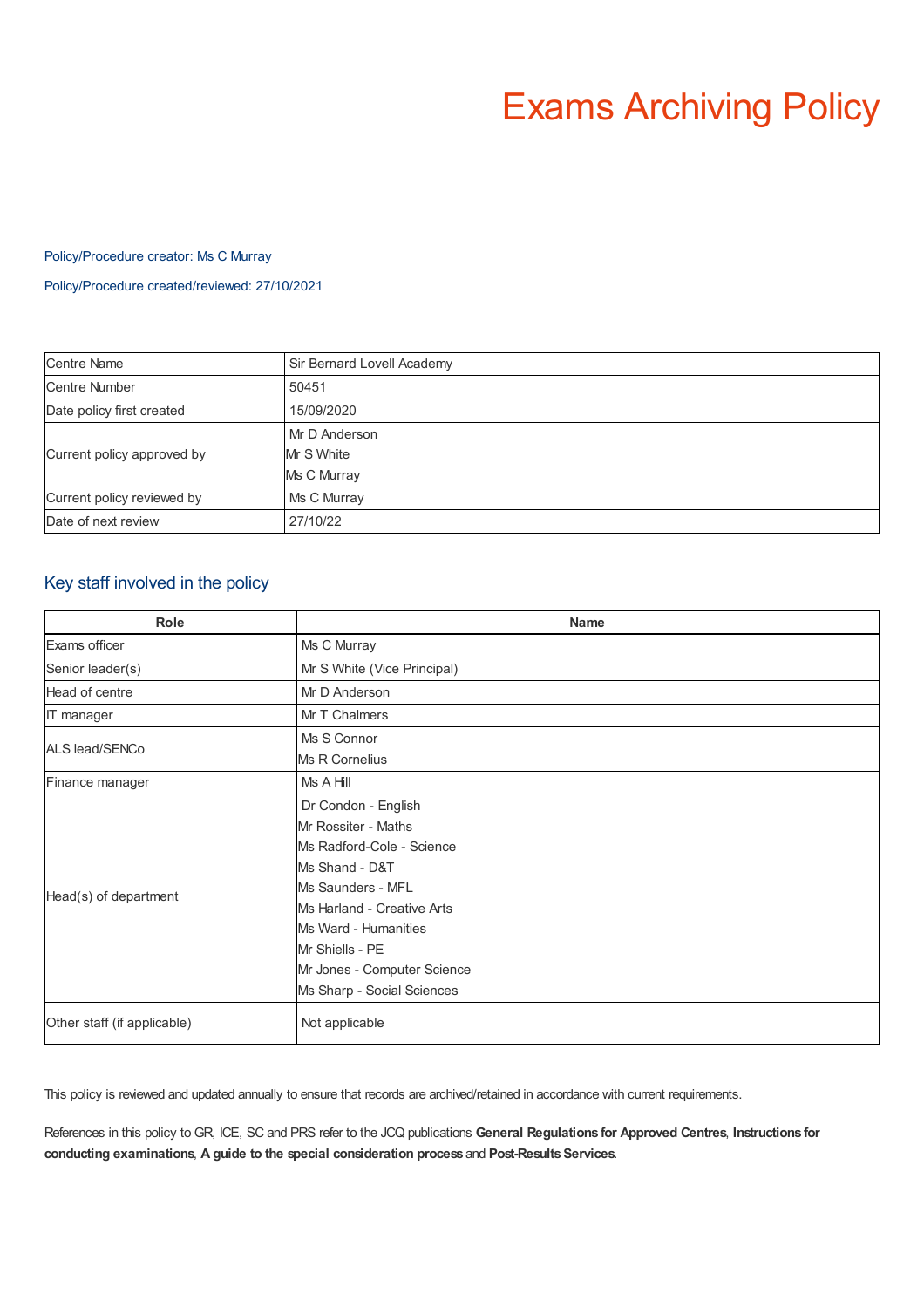# Purpose of the policy

The purpose of this policy is to:

- identify exams-related information/records held by the exams office
- identify the retention period
- determine the action required at the end of the retention period and the method of disposal
- inform or supplement the centre-wide records management policy/data retention policy

## 1. Access arrangements information

# **Record(s) description**

Any hard copy information kept by the exams officer relating to an access arrangement candidate

# **Retention information/period**

Records returned to ALS lead/SENCo as records owner at end of the candidate's final exam series.

# **Action at the end of retention period (method of disposal)**

Not applicable

# 2. Alternative site arrangements

# **Record(s) description**

Any hard copy information generated on an alternative site arrangement. Notifications submitted online via CAP.

# **Retention information/period**

For a year after the deadline for reviews of results or other results enquiries (or the resolution of any outstanding reviews/appeals or malpractice investigations) for the relevant exams series).

# **Action at the end of retention period (method of disposal)**

Confidential waste/shredding

#### 3. Attendance register copies

# **Record(s) description**

Hard copy attendance registers

# **Retention information/period**

Records are kept in accordance with the requirements of ICE, sections 12, 22 (…keep signed records of the seating plan, the invigilation arrangements and the centre's copies of the attendance registers for each examination. The awarding bodies may need to refer to these records. The centre must keep them until the deadline for reviews of marking has passed or until any appeal, malpractice or other results enquiry has been completed, whichever is later...)

# **Action at the end of retention period (method of disposal)**

Confidential waste/shredding

4. Awarding body administrative information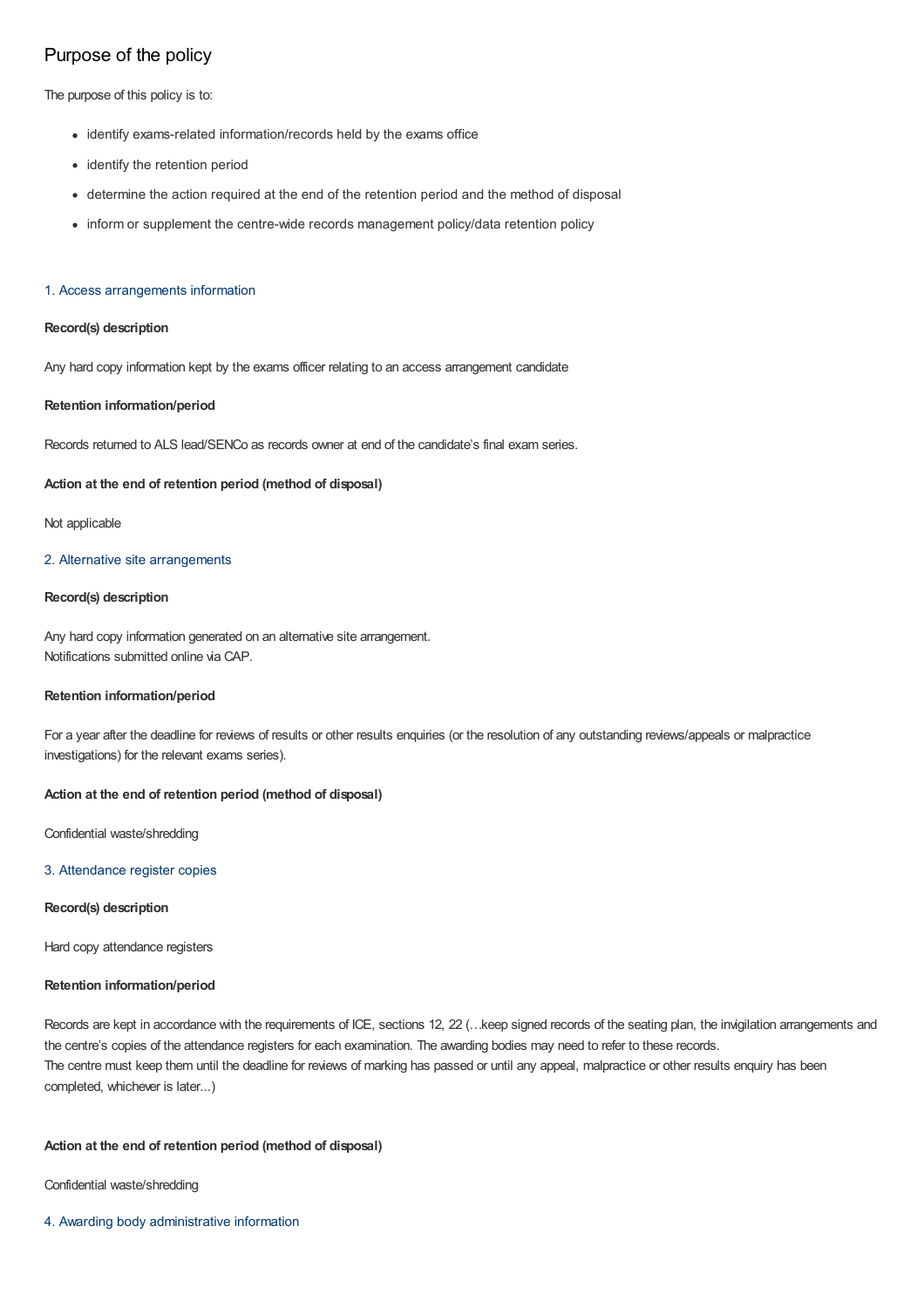# **Record(s) description**

Any hard copy publications provided by awarding bodies.

## **Retention information/period**

Records retained until the current academic year update is provided.

#### **Action at the end of retention period (method of disposal)**

Confidential waste / shredding

#### 5. Candidates' scripts

# **Record(s) description**

Any unwanted copies of scripts returned to the centre through the Access to Scripts (ATS) service.

## **Retention information/period**

Records are kept in accordance with the requirements of PRS, section 6 (To be retained securely until the awarding body's earliest date for confidential disposal of unwanted scripts. Where teachers have used copies of candidates' scripts for teaching and learning purposes but no longer wish to retain them, they must ensure that the scripts are disposed of in a confidential manner.) and GR, section 3.15 ( … ensure that when scripts that have been returned under access to scripts arrangements are no longer required, they are disposed of in a confidential manner, but no earlier than the dates specified by the awarding bodies…).

# **Action at the end of retention period (method of disposal)**

Confidential waste / shredding

# 6. Candidates' work

#### **Record(s) description**

Non-examination assessment work returned to the centre by the awarding body at the end of the moderation period.

#### **Retention information/period**

Records logged on return to the centre and immediately returned to subject staff as records owner. To be stored safely and securely along with work that did not form part of the moderation sample (including materials stored electronically) in accordance with the requirements of GR, section 3.15 (...store safely and securely all non-examination assessments, including controlled assessments, coursework or portfolios, retained in, or returned to, the centre until the deadline for a review of moderation has passed or until a review of moderation, an appeal or a malpractice investigation has been completed, whichever is later. This includes materials stored electronically...).

#### **Action at the end of retention period (method of disposal)**

Return to candidate If unwanted - Confidential waste / shredding

# 7. Centre consortium arrangements for centre assessed work

# **Record(s) description**

Any hard copy information generated or relating to consortium arrangements for centre assessed work. Applications submitted online via CAP.

#### **Retention information/period**

Until after the deadline for reviews of results or other results enquiries (or the resolution of any outstanding reviews/appeals or malpractice investigations) for the relevant exams series).

#### **Action at the end of retention period (method of disposal)**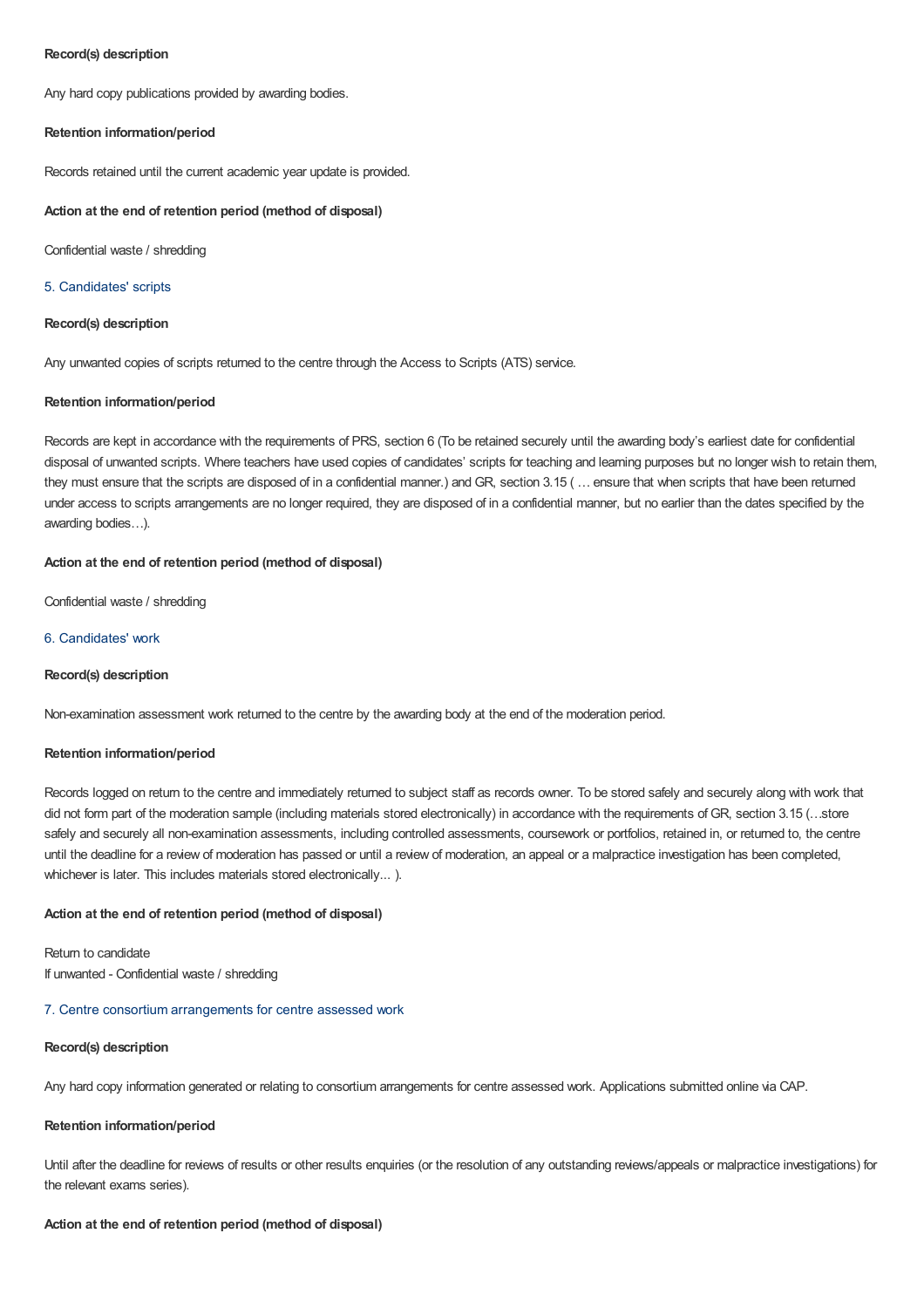#### Confidential waste / shredding

#### 8. Certificates

## **Record(s) description**

Candidate certificates issued by awarding bodies.

## **Retention information/period**

Records retained in accordance with the requirements of GR, section 5.14 (…retain all unclaimed certificates under secure conditions for a minimum of 12 months from the date of issue...).

#### **Action at the end of retention period (method of disposal)**

Confidential waste / shredding

# 9. Certificate destruction information

## **Record(s) description**

A record of unclaimed certificates that have been destroyed.

#### **Retention information/period**

Records retained in accordance with the requirements of GR, section 5.14 ( … destroy any unclaimed certificates after retaining them for a minimum of 12 months. They must be destroyed in a confidential manner. Centres that do not have a means of destroying certificates confidentially may return them to the respective awarding body. A record of certificates that have been destroyed should be retained for four years from their date of destruction. However, candidates should be informed that some awarding bodies do not offer a replacement certificate service. In such circumstances the awarding body will issue a Certifying Statement of Results… (Where an awarding body issues a replacement certificate, or a Certifying Statement of Results, this will provide an accurate and complete record of results for all qualifications covered by the original certificate… return any certificates requested by the awarding bodies. Certificates remain the property of the awarding bodies at all times.).

#### **Action at the end of retention period (method of disposal)**

Confidential waste / shredding

# 10. Certificate issue information

# **Record(s) description**

Candidate signature sheet for certificates collected / received

#### **Retention information/period**

Records retained in accordance with the requirements of GR, section 5.14 (… distribute certificates to all candidates without delay and regardless of any disputes (such as non-payment of fees). Certificates must not be withheld without prior permission from an awarding body which will only be given in very exceptional circumstances. A record should be kept of the certificates that are issued…).

# **Action at the end of retention period (method of disposal)**

Maintain signed collection sheets within secure filing cabinet for reference if needed

#### 11. Confidential materials: initial point of delivery logs

## **Record(s) description**

Logs recording awarding body confidential exam materials received by an authorised member of staff at the initial point of delivery and the secure movement of packages by an authorised member of staff to the secure room for transferal to the centre's secure storage facility.

#### **Retention information/period**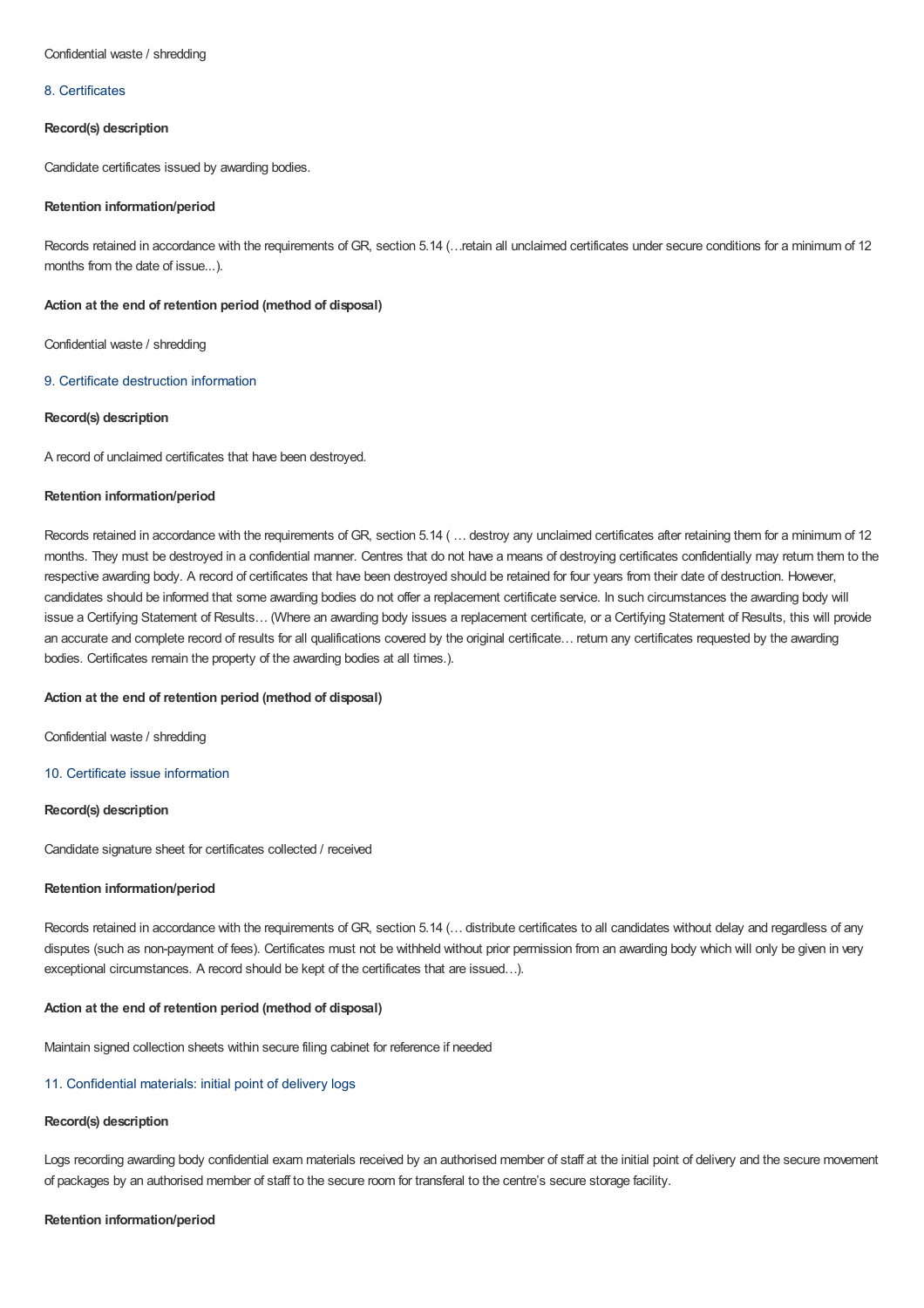Maintained for one academic year after the deadline for reviews of results or other results enquiries (or the resolution of any outstanding reviews/appeals or malpractice investigations) for the relevant exams series).

#### **Action at the end of retention period (method of disposal)**

Confidential waste / shredding

#### 12. Confidential materials: receipt, secure movement and secure storage logs

#### **Record(s) description**

Logs recording awarding body confidential exam materials received by an authorised member of staff at the initial point of delivery and the secure movement of packages by an authorised member of staff to the secure room for transferal to the centre's secure storage facility.

#### **Retention information/period**

Maintained for one academic year after the deadline for reviews of results or other results enquiries (or the resolution of any outstanding reviews/appeals or malpractice investigations) for the relevant exams series).

#### **Action at the end of retention period (method of disposal)**

Confidential waste / shredding

# 13. Conflicts of interest records

# **Record(s) description**

Records demonstrating the management of Conflicts of Interest.

#### **Retention information/period**

Records retained in accordance with the requirements of GR, section 5.3 (…The records may be inspected by a JCQ Centre Inspector and/or awarding body staff. They might be requested in the event of concerns being reported to an awarding body. The records must be retained until the deadline for reviews of marking has passed or until any appeal, malpractice or other results enquiry has been completed, whichever is later.).

#### **Action at the end of retention period (method of disposal)**

Confidential waste / shredding

# 14. Dispatch logs

# **Record(s) description**

Proof of dispatch of exam script packages to awarding body examiners covered by the DfE (Standards & Testing Agency) yellow label service.

#### **Retention information/period**

Maintained for one academic year after the deadline for reviews of results or other results enquiries (or the resolution of any outstanding reviews/appeals or malpractice investigations) for the relevant exams series).

#### **Action at the end of retention period (method of disposal)**

Confidential waste / shredding

# 15. Entry information

# **Record(s) description**

Any hard copy information relating to candidates' entries.

# **Retention information/period**

Maintained for one academic year after the deadline for reviews of results or other results enquiries (or the resolution of any outstanding reviews/appeals or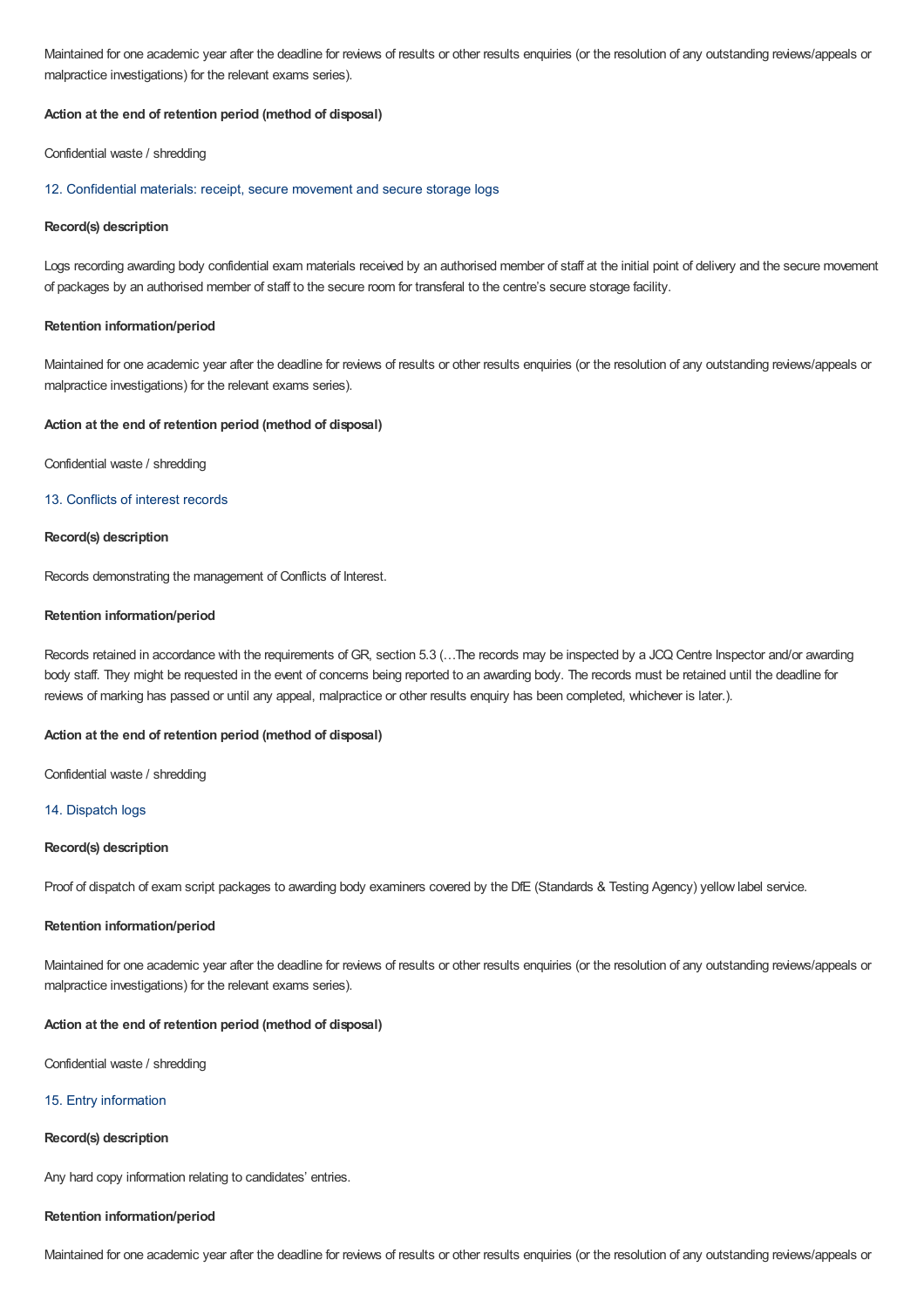# **Action at the end of retention period (method of disposal)**

Confidential waste / shredding

## 16. Exam question papers

#### **Record(s) description**

Question papers for timetabled written exams.

#### **Retention information/period**

Records retained in accordance with the requirements of GR, section 6.12 (…For confidentiality purposes question papers must not be released to centre personnel for use in accordance with the above licence until after the awarding body's published finishing time for the examination or, in the case of a timetable variation, until all candidates within the centre have completed the examination. This does not restrict access to question papers by authorised centre personnel for the purpose of conducting examinations…).

#### **Action at the end of retention period (method of disposal)**

Issued to subject staff

# 17. Exam room checklists

# **Record(s) description**

Checklists confirming exam room conditions and invigilation arrangements for each exam session.

#### **Retention information/period**

Maintained for one academic year until after the deadline for reviews of results or other results enquiries (or the resolution of any outstanding reviews/appeals or malpractice investigations) for the relevant exams series).

#### **Action at the end of retention period (method of disposal)**

Confidential waste / shredding

#### 18. Exam room incident logs

# **Record(s) description**

Logs recording any incidents or irregularities in exam rooms for each exam session.

# **Retention information/period**

Maintained for one academic year after the deadline for reviews of results or other results enquiries (or the resolution of any outstanding reviews/appeals or malpractice investigations) for the relevant exams series).

### **Action at the end of retention period (method of disposal)**

Confidential waste / shredding

#### 19. Exam stationery

# **Record(s) description**

Awarding body exam stationery provided solely for the purpose of external exams.

#### **Retention information/period**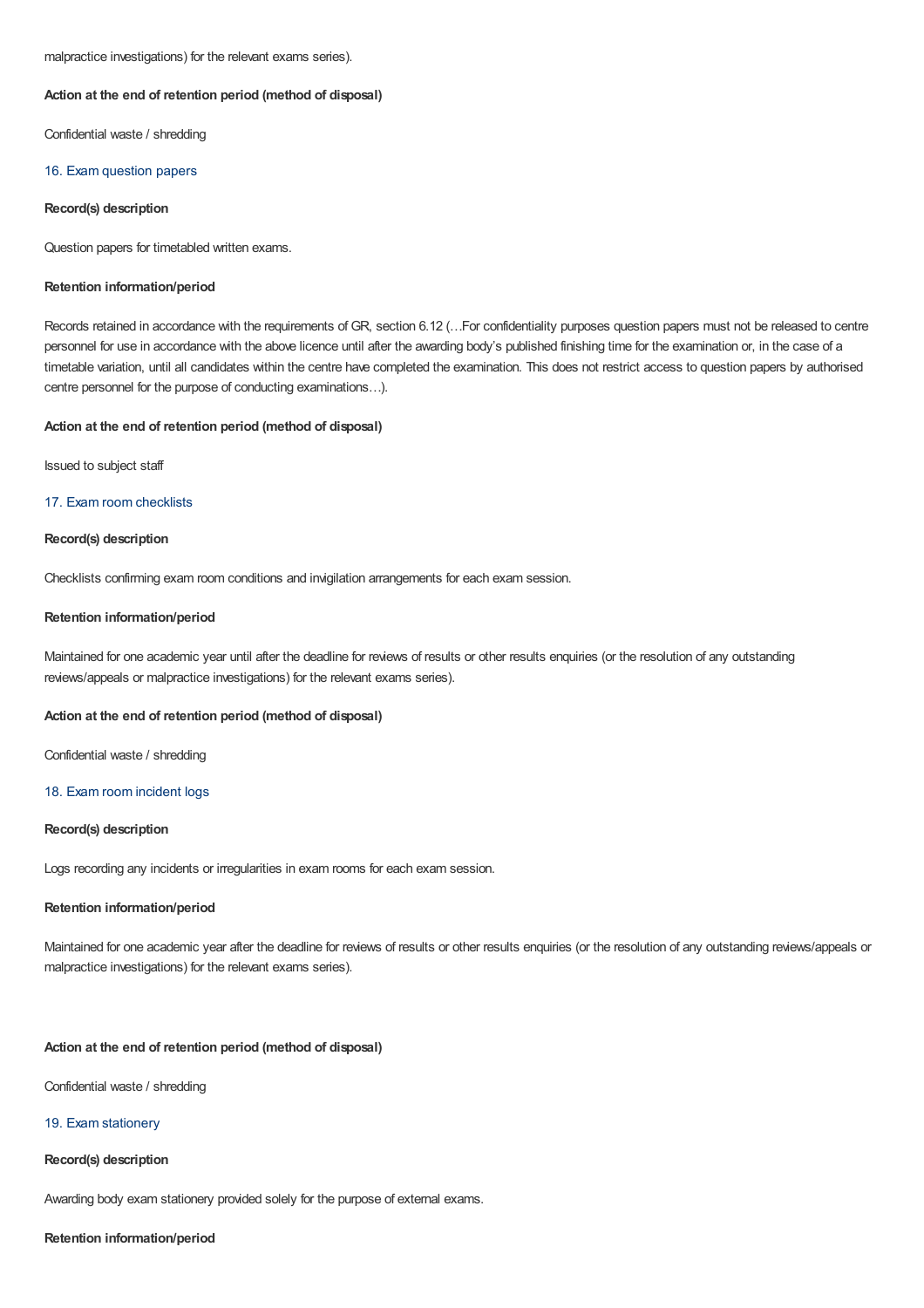Records retained in accordance with the requirements of ICE, section 30 (…return unused stationery to the secure storage facility or secure room until needed for a future examination. Surplus stationery must not be used for internal school tests, mock examinations and non-examination assessments… destroy confidentially any out-of-date stationery.).

# **Action at the end of retention period (method of disposal)**

Confidential waste / shredding

# 20. Examiner reports

# **Record(s) description**

Hard copy of examiner reports sent through by awarding bodies

# **Retention information/period**

Where/if provided by awarding body) Records immediately provided to head of department as records owner.

# **Action at the end of retention period (method of disposal)**

### Not applicable

## 21. Finance information

# **Record(s) description**

Copy invoices for exams-related fees.

#### **Retention information/period**

Records returned to Finance department as records owner at the end of the academic year.

## **Action at the end of retention period (method of disposal)**

Not applicable

#### 22. Invigilation arrangements

#### **Record(s) description**

Checklists confirming exam room conditions and invigilation arrangements for each exam session.

#### **Retention information/period**

Maintained for one academic year after the deadline for reviews of results or other results enquiries (or the resolution of any outstanding reviews/appeals or malpractice investigations) for the relevant exams series).

# **Action at the end of retention period (method of disposal)**

Confidential waste / shredding

# 23. Invigilator and facilitator training records

# **Record(s) description**

Hard copy of invigilator certificates and online training received and completed Hard copy of the content of the training given to invigilators and those facilitating an access arrangement for a candidate under examination conditions

#### **Retention information/period**

Records retained in accordance with the requirements of ICE, section 12 (A record of the content of the training given to invigilators and those facilitating an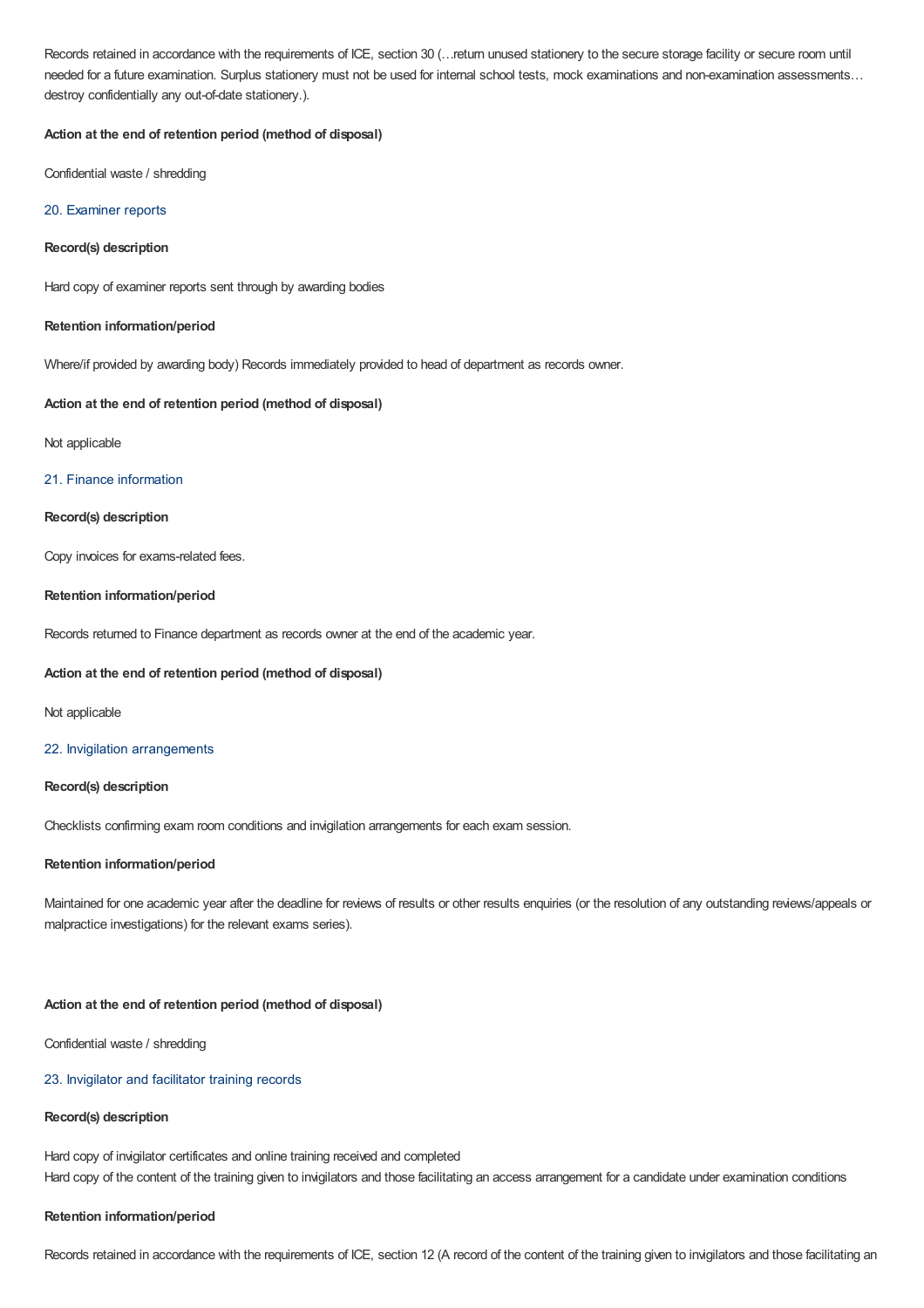access arrangement for a candidate under examination conditions must be available for inspection and retained on file until the deadline for reviews of marking has passed or until any appeal, malpractice or other results enquiry has been completed, whichever is later. A record of the content of the training given to invigilators and those facilitating an access arrangement for a candidate under examination conditions must be available for inspection and retained on file until the deadline for reviews of marking has passed or until any appeal, malpractice or other results enquiry has been completed, whichever is later. At SBL, we generally maintain all records for an academic year

# **Action at the end of retention period (method of disposal)**

Confidential waste / shredding

## 24. Moderator reports

#### **Record(s) description**

Hard copy of moderator reports sent through after exam season from the awarding bodies

## **Retention information/period**

Records immediately provided to head of department as records owner.

#### **Action at the end of retention period (method of disposal)**

Not applicable

# 25. Moderation return logs

#### **Record(s) description**

Logs recording the return of candidates' work to the centre by the awarding body at the end of the moderation period.

#### **Retention information/period**

Maintained for one academic year after the deadline for reviews of results or other results enquiries (or the resolution of any outstanding reviews/appeals or malpractice investigations) for the relevant exams series).

# **Action at the end of retention period (method of disposal)**

Confidential waste / shredding

#### 26. Overnight supervision information

## **Record(s) description**

The JCQ Overnight Supervision form is completed online using CAP. The JCQ Overnight Supervision Declaration form is downloaded from CAP for signing by the candidate, the supervisor and the head of centre

#### **Retention information/period**

Maintained for one academic year after the deadline for reviews of results or other results enquiries (or the resolution of any outstanding reviews/appeals or malpractice investigations) for the relevant exams series).

#### **Action at the end of retention period (method of disposal)**

Confidential waste / shredding

# 27. Post-results services: confirmation of candidate consent information

#### **Record(s) description**

Hard copy or email record of required candidate consent.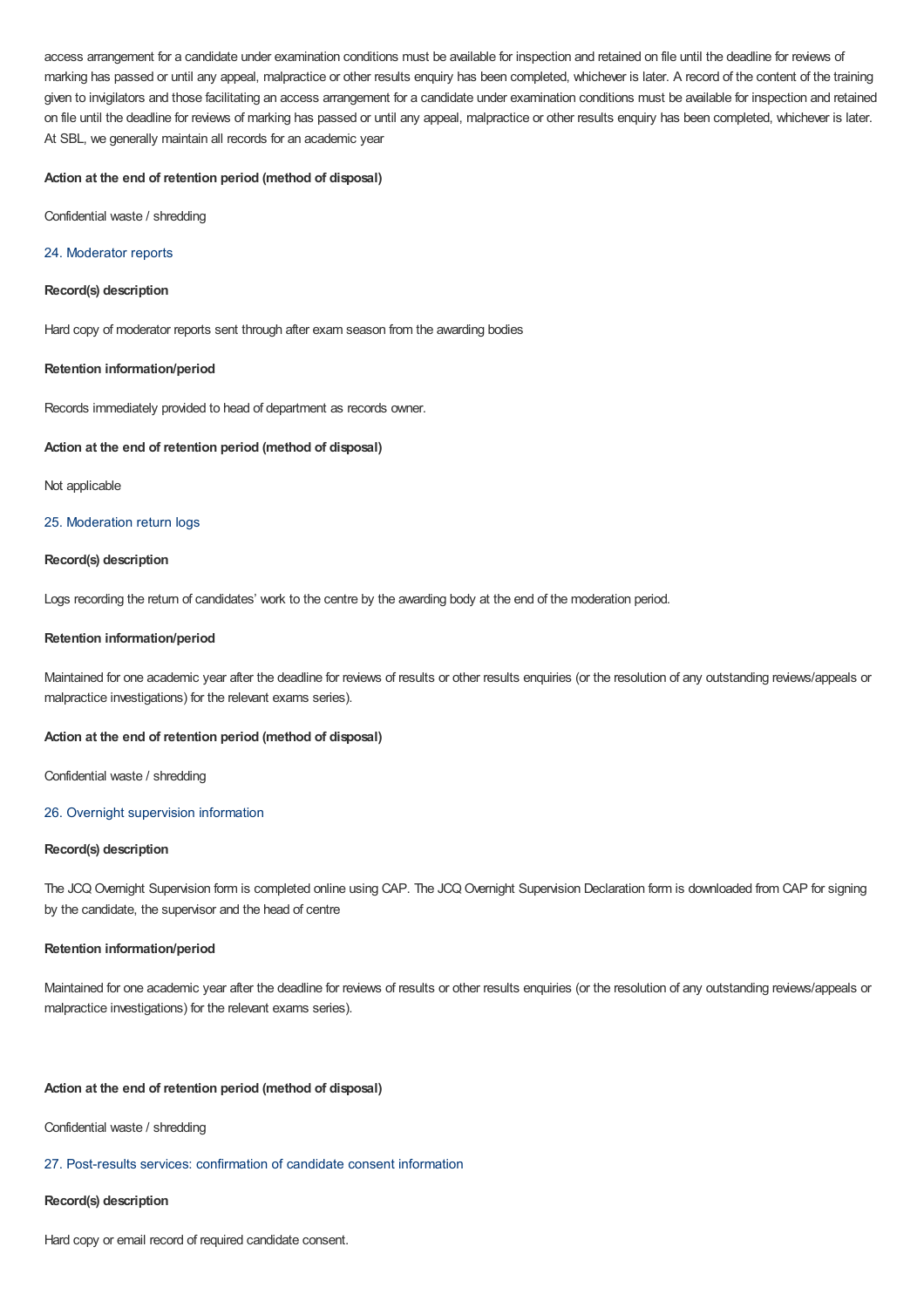# **Retention information/period**

Records retained in accordance with the requirements of PRS, section 4, appendices A, B (Consent forms or e-mails from candidates must be retained by the centre and kept for at least six months following the outcome of the clerical re-check or review of marking or any subsequent appeal. The awarding bodies reserve the right to inspect such documentation. This form should be retained on the centre's files for at least six months following the outcome of the clerical re-check, review of marking or any subsequent appeal. This form should be retained on the centre's files for at least six months.). SBL maintains records for one academic year

## **Action at the end of retention period (method of disposal)**

Confidential waste / shredding

#### 28. Post-results services: request/outcome information

# **Record(s) description**

Any hard copy information relating to a post-results service request (RoRs, appeals, ATS) submitted to an awarding body for a candidate and outcome information from the awarding body.

#### **Retention information/period**

Maintained for one academic year after the deadline for reviews of results or other results enquiries (or the resolution of any outstanding reviews/appeals or malpractice investigations) for the relevant exams series).

#### **Action at the end of retention period (method of disposal)**

Confidential waste / shredding

# 29. Post-results services: tracking logs

#### **Record(s) description**

Logs tracking to resolution all post-results service requests submitted to awarding bodies.

#### **Retention information/period**

Maintained for one academic year after the deadline for reviews of results or other results enquiries (or the resolution of any outstanding reviews/appeals or malpractice investigations) for the relevant exams series).

#### **Action at the end of retention period (method of disposal)**

Confidential waste / shredding

# 30. Private candidate information

# **Record(s) description**

Any hard copy information relating to private candidates' entries.

#### **Retention information/period**

Maintained for one academic year after the deadline for reviews of results or other results enquiries (or the resolution of any outstanding reviews/appeals or malpractice investigations) for the relevant exams series).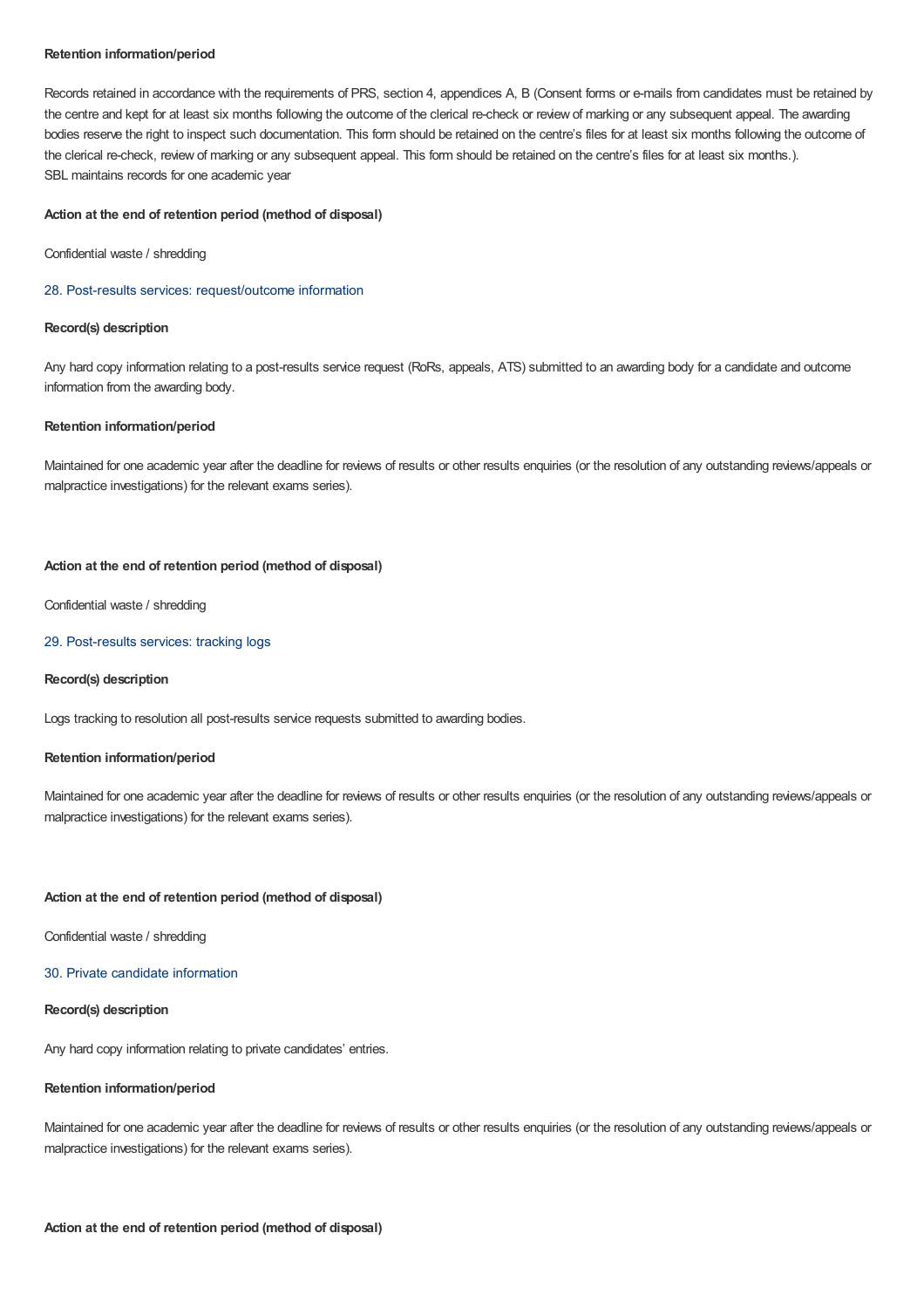#### Confidential waste / shredding

## 31. Proof of postage - candidates' work

## **Record(s) description**

Proof of postage/dispatch of candidates' scripts to awarding body examiners/markers. Proof of postage/dispatch of sample of candidates' work submitted to awarding body moderators.

#### **Retention information/period**

Records (proof of postage/dispatch of candidates' scripts to awarding body examiners/markers) retained in accordance with the requirements of ICE, section 29 (Centres not involved in the secure despatch of exam scripts service... must obtain proof of postage/despatch for each packet of scripts, which must be retained on the centre's files until the results are published, in case of loss or damage. (Proof of postage will provide evidence that the candidates' scripts have left the centre. This is taken to indicate that the scripts were written at the appointed time and that, should the scripts not be received by the awarding body/examiner, then special consideration may be possible.)…).

# **Action at the end of retention period (method of disposal)**

Maintained for one academic year after the deadline for reviews of results or other results enquiries (or the resolution of any outstanding reviews/appeals or malpractice investigations) for the relevant exams series).

## Confidential waste / shredding

## 32. Resolving timetable clashes

#### **Record(s) description**

Any hard copy information relating to the resolution of a candidate's clash of timetabled exam papers.

#### **Retention information/period**

Maintained for one academic year after the deadline for reviews of results or other results enquiries (or the resolution of any outstanding reviews/appeals or malpractice investigations) for the relevant exams series).

# **Action at the end of retention period (method of disposal)**

Confidential waste / shredding

# 33. Results information

#### **Record(s) description**

Broadsheets of results summarising candidate final grades by subject by exam series.

#### **Retention information/period**

Records for current year plus previous 6 years retained as a minimum.

#### **Action at the end of retention period (method of disposal)**

Confidential waste / shredding

# 34. Seating plans

#### **Record(s) description**

Plans showing the seating arrangements of all candidates for every exam taken.

#### **Retention information/period**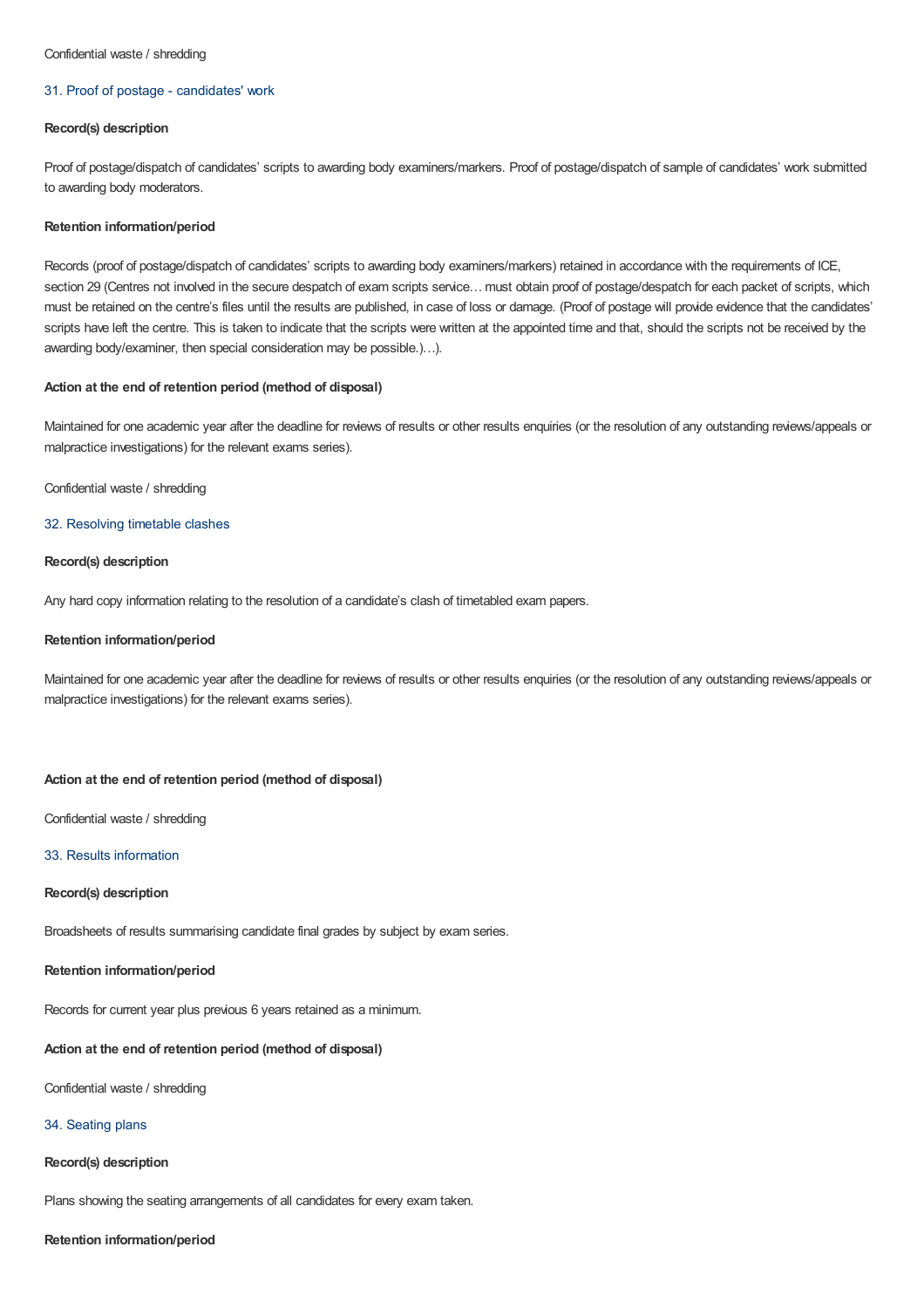Maintained for one academic year after the deadline for reviews of results or other results enquiries (or the resolution of any outstanding reviews/appeals or malpractice investigations) for the relevant exams series).

#### **Action at the end of retention period (method of disposal)**

Confidential waste / shredding

## 35. Special consideration information

# **Record(s) description**

Any hard copy information relating to a special consideration application which has been submitted to an awarding body for a candidate and signed evidence produced by a senior leader in support of the application.

# **Retention information/period**

Records retained in accordance with the requirements of SC, section 6 (All applications must be supported by signed evidence produced by a member of the senior leadership team. The centre must retain this evidence until after the publication of results.)

#### **Action at the end of retention period (method of disposal)**

Confidential waste / shredding

# 36. Suspected malpractice reports/outcomes

#### **Record(s) description**

Any hard copy information relating to a suspected or actual malpractice investigation/report submitted to an awarding body and outcome information from the awarding body.

## **Retention information/period**

Maintained for one academic year after the deadline for reviews of results or other results enquiries (or the resolution of any outstanding reviews/appeals or malpractice investigations) for the relevant exams series).

#### **Action at the end of retention period (method of disposal)**

Confidential waste / shredding

# 37. Transferred candidate arrangements

# **Record(s) description**

Any hard copy information relating to a transferred candidate arrangement. Applications submitted online via CAP.

# **Retention information/period**

Maintained for one academic year after the deadline for reviews of results or other results enquiries (or the resolution of any outstanding reviews/appeals or malpractice investigations) for the relevant exams series).

# **Action at the end of retention period (method of disposal)**

Confidential waste / shredding

38. Very late arrival reports/outcomes